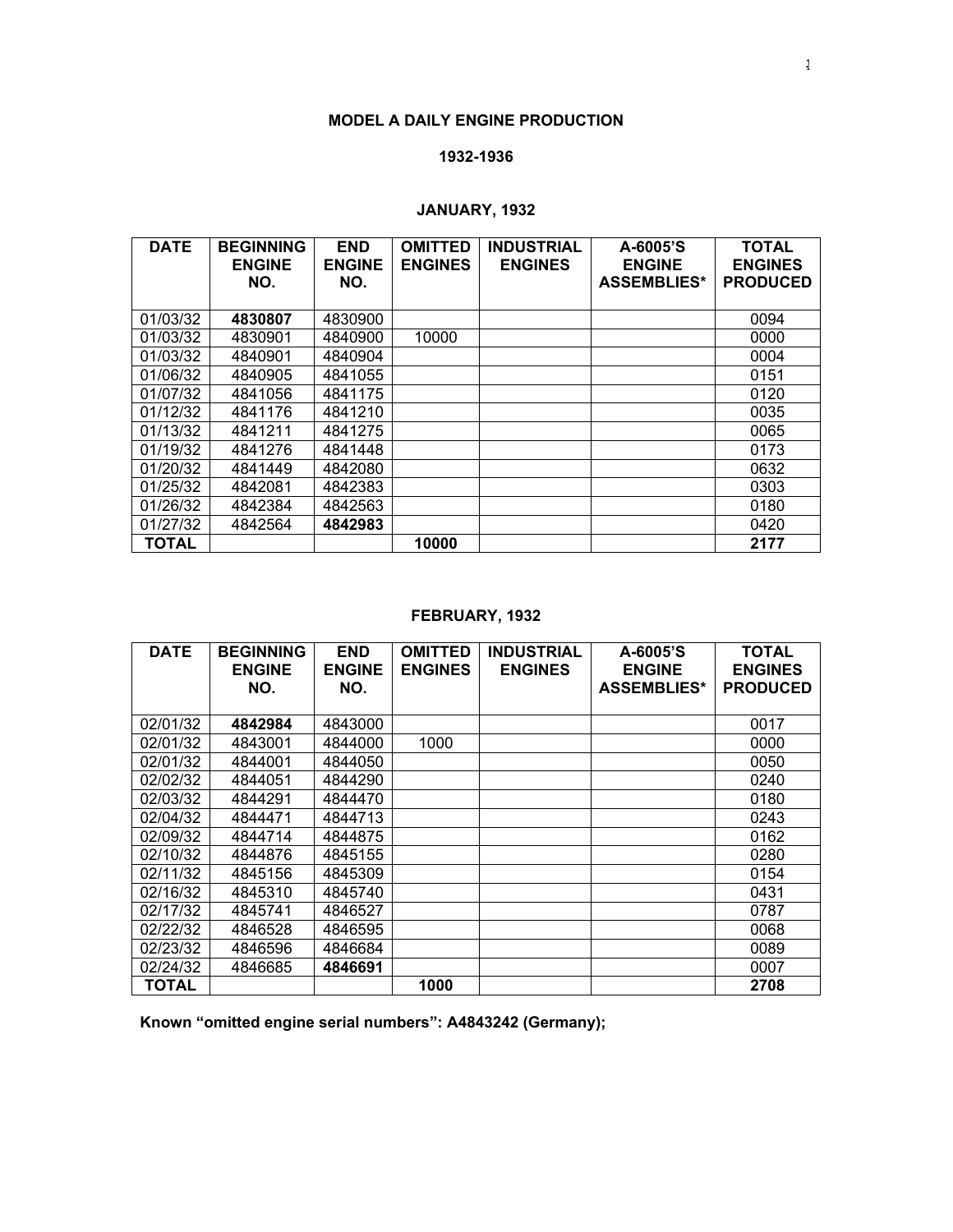| <b>DATE</b>  | <b>BEGINNING</b> | <b>END</b>    | <b>OMITTED</b> | <b>INDUSTRIAL</b> | A-6005'S           | <b>TOTAL</b>    |
|--------------|------------------|---------------|----------------|-------------------|--------------------|-----------------|
|              | <b>ENGINE</b>    | <b>ENGINE</b> | <b>ENGINES</b> | <b>ENGINES</b>    | <b>ENGINE</b>      | <b>ENGINES</b>  |
|              | NO.              | NO.           |                |                   | <b>ASSEMBLIES*</b> | <b>PRODUCED</b> |
|              |                  |               |                |                   |                    |                 |
| 03/01/32     | 4846692          | 4846707       |                |                   |                    | 0016            |
| 03/02/32     | 4846708          | 4846943       |                |                   |                    | 0236            |
| 03/07/32     | 4846944          | 4847245       |                |                   |                    | 0302            |
| 03/08/32     | 4847246          | 4847661       |                |                   |                    | 0416            |
| 03/09/32     | 4847662          | 4847896       |                |                   |                    | 0235            |
| 03/14/32     | 4847897          | 4848218       |                |                   |                    | 0322            |
| 03/15/32     | 4848219          | 4848396       |                |                   |                    | 0178            |
| 03/16/32     | 4848397          | 4848615       |                |                   |                    | 0219            |
| 03/21/32     | 4848616          | 4848777       |                |                   |                    | 0162            |
| 03/22/32     | 4848778          | 4848877       |                |                   |                    | 0100            |
| 03/23/32     | 4848876          | 4848934       |                |                   |                    | 0057            |
| 03/24/32     | 4848935          | 4849009       |                |                   |                    | 0075            |
| 03/29/32     | 4849010          | 4849186       |                |                   |                    | 0177            |
| 03/30/32     | 4849187          | 4849200       |                |                   |                    | 0014            |
| 03/31/32     | 4849201          | 4849340       |                |                   |                    | 0140            |
| <b>TOTAL</b> |                  |               |                |                   |                    | 2648            |

**MARCH, 1932** 

## **APRIL, 1932**

| <b>DATE</b> | <b>BEGINNING</b><br><b>ENGINE</b> | <b>END</b><br><b>ENGINE</b> | <b>OMITTED</b><br><b>ENGINES</b> | <b>INDUSTRIAL</b><br><b>ENGINES</b> | A-6005'S<br><b>ENGINE</b> | <b>TOTAL</b><br><b>ENGINES</b> |
|-------------|-----------------------------------|-----------------------------|----------------------------------|-------------------------------------|---------------------------|--------------------------------|
|             | NO.                               | NO.                         |                                  |                                     | <b>ASSEMBLIES*</b>        | <b>PRODUCED</b>                |
|             |                                   |                             |                                  |                                     |                           |                                |
| 04/01/32    | 4849341                           | 4849451                     |                                  |                                     |                           | 0111                           |
| 04/04/32    | 4849452                           | 4849655                     |                                  |                                     |                           | 0204                           |
| 04/05/32    | 4849656                           | 4849690                     |                                  |                                     |                           | 0035                           |
| 04/06/32    | 4849691                           | 4849759                     |                                  |                                     |                           | 0069                           |
| 04/07/32    | 4849760                           | 4850000                     |                                  |                                     |                           | 0241                           |
| 04/07/32    | 4850001                           | 4855000                     | 5000                             |                                     |                           | 0000                           |
| 04/07/32    | 4855001                           | 4855006                     |                                  |                                     |                           | 0006                           |
| 04/08/32    | 4855007                           | 4855014                     |                                  |                                     |                           | 0008                           |
| 04/11/32    | 4855015                           | 4855039                     |                                  |                                     |                           | 0024                           |
| 04/12/32    | 4855040                           | 4855050                     |                                  |                                     |                           | 0011                           |
| 04/13/32    | 4855051                           | 4855074                     |                                  |                                     |                           | 0024                           |
| 04/14/32    | 4855075                           | 4855084                     |                                  |                                     |                           | 0010                           |
| 04/15/32    | 4855085                           | 4855087                     |                                  |                                     |                           | 0003                           |
| 04/19/32    | 4855088                           | 4855093                     |                                  |                                     |                           | 0006                           |
| 04/21/32    | 4855094                           | 4855110                     |                                  |                                     |                           | 0017                           |
| 04/22/32    | 4855111                           | 4855112                     |                                  |                                     |                           | 0002                           |
| 04/25/32    | 4855113                           | 4855141                     |                                  |                                     |                           | 0029                           |
| 04/27/32    | 4855142                           | 4855167                     |                                  |                                     |                           | 0026                           |
| 04/28/32    | 4855168                           | 4855171                     |                                  |                                     |                           | 0004                           |
| TOTAL       |                                   |                             | 5000                             |                                     |                           | 0830                           |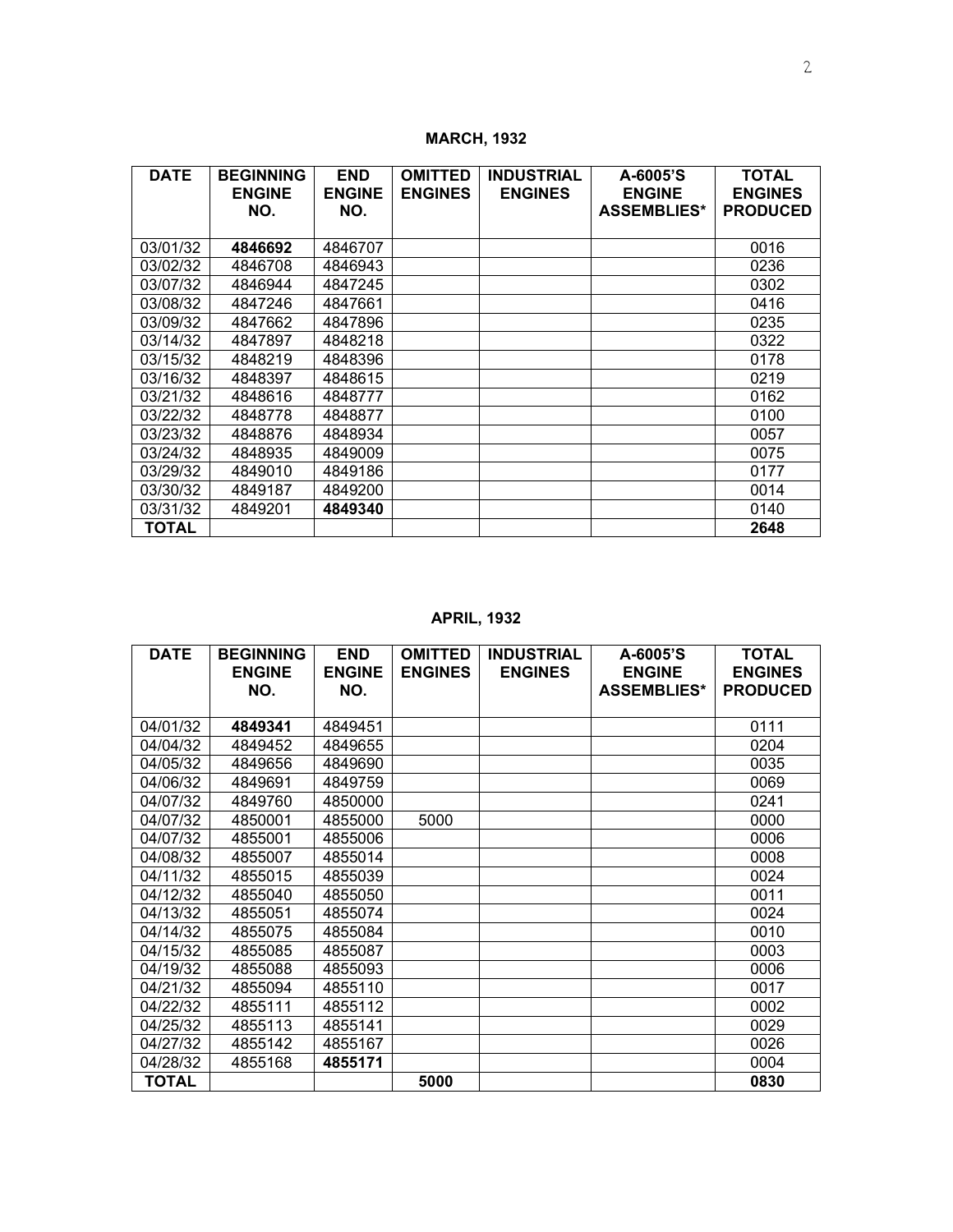**MAY, 1932** 

| <b>DATE</b>  | <b>BEGINNING</b><br><b>ENGINE</b> | <b>END</b><br><b>ENGINE</b> | <b>OMITTED</b><br><b>ENGINES</b> | <b>INDUSTRIAL</b><br><b>ENGINES</b> | A-6005'S<br><b>ENGINE</b> | <b>TOTAL</b><br><b>ENGINES</b> |
|--------------|-----------------------------------|-----------------------------|----------------------------------|-------------------------------------|---------------------------|--------------------------------|
|              | NO.                               | NO.                         |                                  |                                     | <b>ASSEMBLIES*</b>        | <b>PRODUCED</b>                |
|              |                                   |                             |                                  |                                     |                           |                                |
| 05/02/32     | 4855172                           | 4855198                     |                                  |                                     |                           | 0027                           |
| 05/03/32     | 4855199                           | 4855214                     |                                  |                                     |                           | 0016                           |
| 05/04/32     | 4855215                           | 4855221                     |                                  |                                     |                           | 0007                           |
| 05/05/32     | 4855222                           | 4855223                     |                                  |                                     |                           | 0002                           |
| 05/06/32     | 4855224                           | 4855228                     |                                  |                                     |                           | 0005                           |
| 05/09/32     | 4855229                           | 4855263                     |                                  |                                     |                           | 0035                           |
| 05/10/32     | 4855264                           | 4855349                     |                                  |                                     |                           | 0086                           |
| 05/11/32     | 4855350                           | 4855551                     |                                  |                                     |                           | 0202                           |
| 05/12/32     | 4855552                           | 4855697                     |                                  |                                     |                           | 0146                           |
| 05/13/32     | 4855698                           | 4855849                     |                                  |                                     |                           | 0152                           |
| 05/14/32     | 4855850                           | 4855985                     |                                  |                                     |                           | 0136                           |
| 05/16/32     | 4855986                           | 4856098                     |                                  |                                     |                           | 0113                           |
| 05/17/32     | 4856099                           | 4856132                     |                                  |                                     |                           | 0034                           |
| 05/18/32     | 4856133                           | 4856142                     |                                  |                                     |                           | 0010                           |
| 05/19/32     | 4856143                           | 4856155                     |                                  |                                     |                           | 0013                           |
| 05/20/32     | 4856156                           | 4856169                     |                                  |                                     |                           | 0014                           |
| 05/24/32     | 4856170                           | 4856194                     |                                  |                                     |                           | 0025                           |
| 05/25/32     | 4856195                           | 4856218                     |                                  |                                     |                           | 0024                           |
| 05/26/32     | 4856219                           | 4856227                     |                                  |                                     |                           | 0009                           |
| 05/27/32     | 4856228                           | 4856236                     |                                  |                                     |                           | 0009                           |
| 05/30/32     | 4856237                           | 4856239                     |                                  |                                     |                           | 0003                           |
| 05/31/32     | 4856240                           | 4856255                     |                                  |                                     |                           | 0016                           |
| <b>TOTAL</b> |                                   |                             |                                  |                                     |                           | 1084                           |

# **JUNE, 1932**

| <b>DATE</b> | <b>BEGINNING</b><br><b>ENGINE</b> | <b>END</b><br><b>ENGINE</b> | <b>OMITTED</b><br><b>ENGINES</b> | <b>INDUSTRIAL</b><br><b>ENGINES</b> | A-6005'S<br><b>ENGINE</b> | <b>TOTAL</b><br><b>ENGINES</b> |
|-------------|-----------------------------------|-----------------------------|----------------------------------|-------------------------------------|---------------------------|--------------------------------|
|             | NO.                               | NO.                         |                                  |                                     | <b>ASSEMBLIES*</b>        | <b>PRODUCED</b>                |
|             |                                   |                             |                                  |                                     |                           |                                |
| 06/01/32    | 4856256                           | 4856266                     |                                  |                                     |                           | 0011                           |
| 06/02/32    | 4856267                           | 4856275                     |                                  |                                     |                           | 0009                           |
| 06/03/32    | 4856276                           | 4856289                     |                                  |                                     |                           | 0014                           |
| 06/04/32    | 4856290                           | 4856372                     |                                  |                                     |                           | 0083                           |
| 06/06/32    | 4856373                           | 4856540                     |                                  |                                     |                           | 0168                           |
| 06/07/32    | 4856541                           | 4856583                     |                                  |                                     |                           | 0043                           |
| 06/13/32    | 4856584                           | 4856595                     |                                  |                                     |                           | 0012                           |
| 06/14/32    | 4856596                           | 4856663                     |                                  |                                     |                           | 0068                           |
| 06/15/32    | 4856664                           | 4856673                     |                                  |                                     |                           | 0010                           |
| 06/17/32    | 4856674                           | 4856685                     |                                  |                                     |                           | 0012                           |
| 06/20/32    | 4856686                           | 4856697                     |                                  |                                     |                           | 0012                           |
| 06/21/32    | 4856698                           | 4856704                     |                                  |                                     |                           | 0007                           |
| 06/29/32    | 4856705                           | 4856743                     |                                  |                                     |                           | 0039                           |
| 06/30/32    | 4856744                           | 4856745                     |                                  |                                     |                           | 0002                           |
| TOTAL       |                                   |                             |                                  |                                     |                           | 0490                           |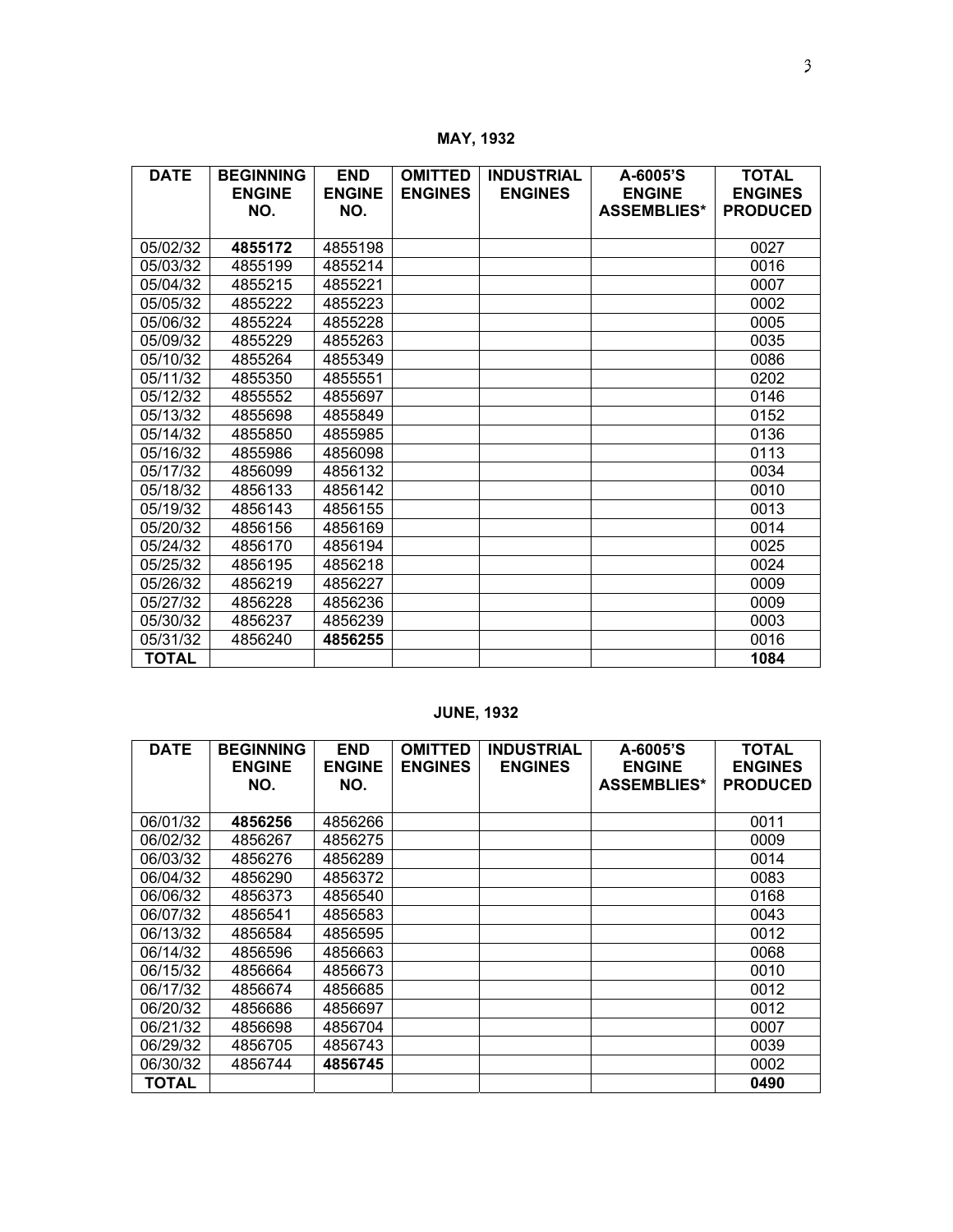**JULY, 1932** 

| <b>DATE</b>  | <b>BEGINNING</b><br><b>ENGINE</b><br>NO. | <b>END</b><br><b>ENGINE</b><br>NO. | <b>OMITTED</b><br><b>ENGINES</b> | <b>INDUSTRIAL</b><br><b>ENGINES</b> | A-6005'S<br><b>ENGINE</b><br><b>ASSEMBLIES*</b> | <b>TOTAL</b><br><b>ENGINES</b><br><b>PRODUCED</b> |
|--------------|------------------------------------------|------------------------------------|----------------------------------|-------------------------------------|-------------------------------------------------|---------------------------------------------------|
| 07/01/32     | 4856746                                  | 4856760                            |                                  |                                     |                                                 | 0015                                              |
| 07/05/32     | 4856761                                  | 4856777                            |                                  |                                     |                                                 | 0017                                              |
| 07/06/32     | 4856778                                  | 4856893                            |                                  |                                     |                                                 | 0116                                              |
| 07/07/32     | 4856894                                  | 4856996                            |                                  |                                     |                                                 | 0103                                              |
| 07/08/32     | 4856997                                  | 4857034                            |                                  |                                     |                                                 | 0038                                              |
| 07/11/32     | 4857035                                  | 4857040                            |                                  |                                     |                                                 | 0006                                              |
| 07/12/32     | 4857041                                  | 4857050                            |                                  |                                     |                                                 | 0010                                              |
| 07/13/32     | 4857051                                  | 4857167                            |                                  |                                     |                                                 | 0117                                              |
| 07/14/32     | 4857168                                  | 4857290                            |                                  |                                     |                                                 | 0123                                              |
| 07/15/32     | 4857291                                  | 4857330                            |                                  |                                     |                                                 | 0040                                              |
| 07/19/32     | 4857331                                  | 4857352                            |                                  |                                     |                                                 | 0022                                              |
| 07/20/32     | 4857353                                  | 4857367                            |                                  |                                     |                                                 | 0015                                              |
| 07/21/32     | 4857368                                  | 4857410                            |                                  |                                     |                                                 | 0043                                              |
| 07/25/32     | 4857411                                  | 4857445                            |                                  |                                     |                                                 | 0035                                              |
| 07/26/32     | 4857446                                  | 4857464                            |                                  |                                     |                                                 | 0019                                              |
| 07/27/32     | 4857465                                  | 4857526                            |                                  |                                     |                                                 | 0062                                              |
| 07/28/32     | 4857527                                  | 4857556                            |                                  |                                     |                                                 | 0030                                              |
| <b>TOTAL</b> |                                          |                                    |                                  |                                     |                                                 | 0811                                              |

# **AUGUST, 1932**

| <b>DATE</b>  | <b>BEGINNING</b><br><b>ENGINE</b><br>NO. | <b>END</b><br><b>ENGINE</b><br>NO. | <b>OMITTED</b><br><b>ENGINES</b> | <b>INDUSTRIAL</b><br><b>ENGINES</b> | A-6005'S<br><b>ENGINE</b><br><b>ASSEMBLIES*</b> | <b>TOTAL</b><br><b>ENGINES</b><br><b>PRODUCED</b> |
|--------------|------------------------------------------|------------------------------------|----------------------------------|-------------------------------------|-------------------------------------------------|---------------------------------------------------|
| 08/01/32     | 4857557                                  | 4857569                            |                                  |                                     |                                                 | 0013                                              |
| 08/02/32     | 4857570                                  | 4857574                            |                                  |                                     |                                                 | 0005                                              |
| 08/03/32     | 4857575                                  | 4857618                            |                                  |                                     |                                                 | 0044                                              |
| 08/04/32     | 4857619                                  | 4857662                            |                                  |                                     |                                                 | 0044                                              |
| 08/08/32     | 4857663                                  | 4857718                            |                                  |                                     |                                                 | 0056                                              |
| 08/09/32     | 4857719                                  | 4857785                            |                                  |                                     |                                                 | 0067                                              |
| 08/10/32     | 4857786                                  | 4857837                            |                                  |                                     |                                                 | 0052                                              |
| 08/11/32     | 4857838                                  | 4857860                            |                                  |                                     |                                                 | 0023                                              |
| 08/12/32     | 4857861                                  | 4857988                            |                                  |                                     |                                                 | 0128                                              |
| <b>TOTAL</b> |                                          |                                    |                                  |                                     |                                                 | 0432                                              |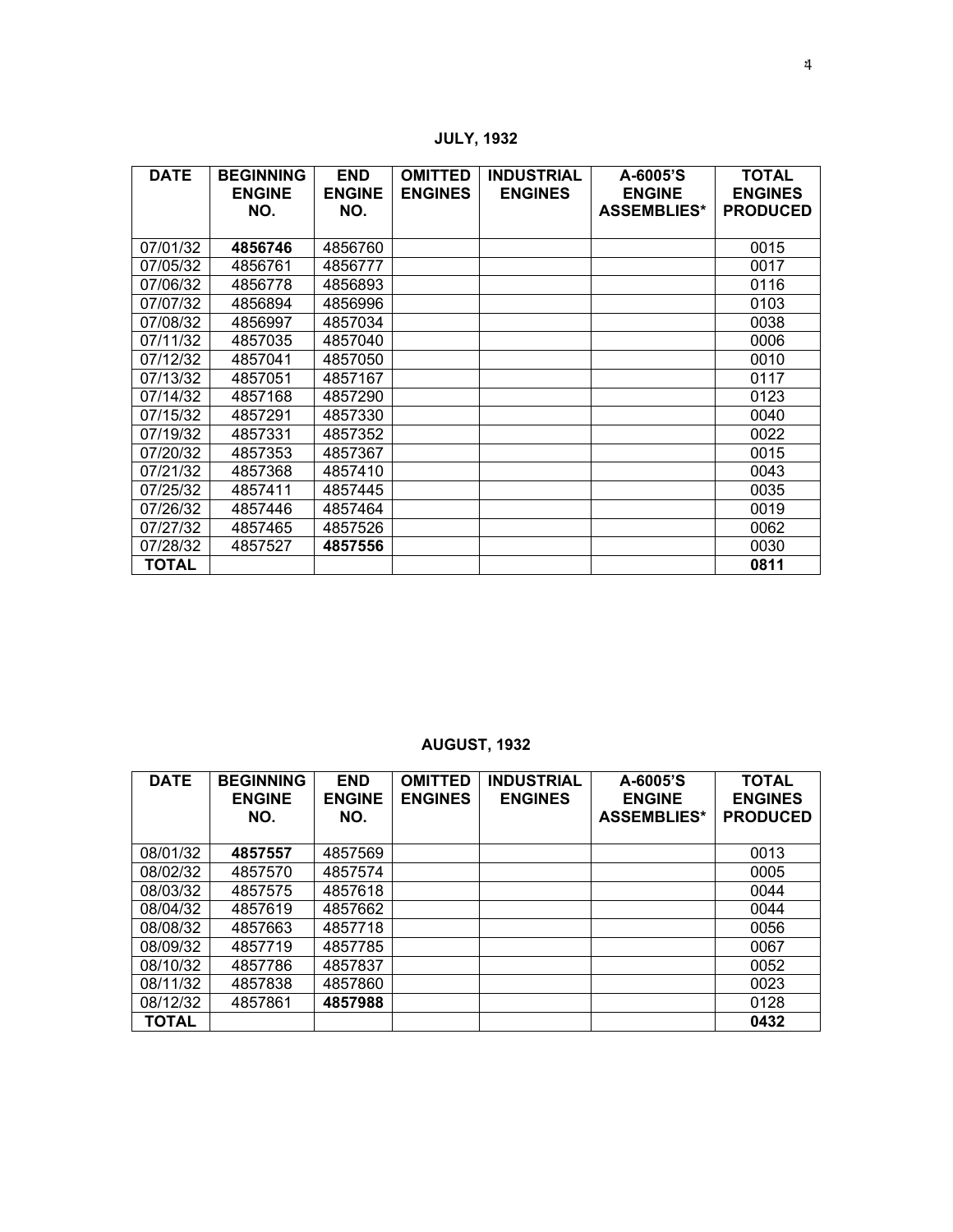## **SEPTEMBER, 1932**

| <b>DATE</b>  | <b>BEGINNING</b><br><b>ENGINE</b><br>NO. | <b>END</b><br><b>ENGINE</b><br>NO. | <b>OMITTED</b><br><b>ENGINES</b> | <b>INDUSTRIAL</b><br><b>ENGINES</b> | A-6005'S<br><b>ENGINE</b><br><b>ASSEMBLIES*</b> | <b>TOTAL</b><br><b>ENGINES</b><br><b>PRODUCED</b> |
|--------------|------------------------------------------|------------------------------------|----------------------------------|-------------------------------------|-------------------------------------------------|---------------------------------------------------|
| 09/06/32     | 4857989                                  | 4858002                            |                                  |                                     |                                                 | 0013                                              |
| 09/07/32     | 4858003                                  | 4858005                            |                                  |                                     |                                                 | 0004                                              |
| 09/12/32     | 4858006                                  | 4858131                            |                                  |                                     |                                                 | 0126                                              |
| 09/13/32     | 4858132                                  | 4858192                            |                                  |                                     |                                                 | 0061                                              |
| 09/14/32     | 4858193                                  | 4858221                            |                                  |                                     |                                                 | 0029                                              |
| 09/15/32     | 4858222                                  | 4858333                            |                                  |                                     |                                                 | 0112                                              |
| 09/20/32     | 4858334                                  | 4858453                            |                                  |                                     |                                                 | 0120                                              |
| 09/23/32     | 4858454                                  | 4858465                            |                                  |                                     |                                                 | 0012                                              |
| 09/28/32     | 4858466                                  | 4858476                            |                                  |                                     |                                                 | 0011                                              |
| <b>TOTAL</b> |                                          |                                    |                                  |                                     |                                                 | 0488                                              |

# **OCTOBER, 1932**

| <b>DATE</b>  | <b>BEGINNING</b><br><b>ENGINE</b><br>NO. | <b>END</b><br><b>ENGINE</b><br>NO. | <b>OMITTED</b><br><b>ENGINES</b> | <b>INDUSTRIAL</b><br><b>ENGINES</b> | A-6005'S<br><b>ENGINE</b><br><b>ASSEMBLIES*</b> | <b>TOTAL</b><br><b>ENGINES</b><br><b>PRODUCED</b> |
|--------------|------------------------------------------|------------------------------------|----------------------------------|-------------------------------------|-------------------------------------------------|---------------------------------------------------|
| 10/04/32     | 4858477                                  | 4858480                            |                                  |                                     |                                                 | 0004                                              |
| 10/05/32     | 4858481                                  | 4858490                            |                                  |                                     |                                                 | 0010                                              |
| 10/10/32     | 4858491                                  | 4858504                            |                                  |                                     |                                                 | 0014                                              |
| 10/11/32     | 4858505                                  | 4858538                            |                                  |                                     |                                                 | 0034                                              |
| 10/12/32     | 4858539                                  | 4858584                            |                                  |                                     |                                                 | 0046                                              |
| 10/17/32     | 4858585                                  | 4858607                            |                                  |                                     |                                                 | 0023                                              |
| 10/18/32     | 4858608                                  | 4858610                            |                                  |                                     |                                                 | 0003                                              |
| 10/19/32     | 4858611                                  | 4858681                            |                                  |                                     |                                                 | 0071                                              |
| 10/24/32     | 4858682                                  | 4858685                            |                                  |                                     |                                                 | 0004                                              |
| 10/25/32     | 4858686                                  | 4858690                            |                                  |                                     |                                                 | 0005                                              |
| 10/26/32     | 4858691                                  | 4858703                            |                                  |                                     |                                                 | 0013                                              |
| <b>TOTAL</b> |                                          |                                    |                                  |                                     |                                                 | 0227                                              |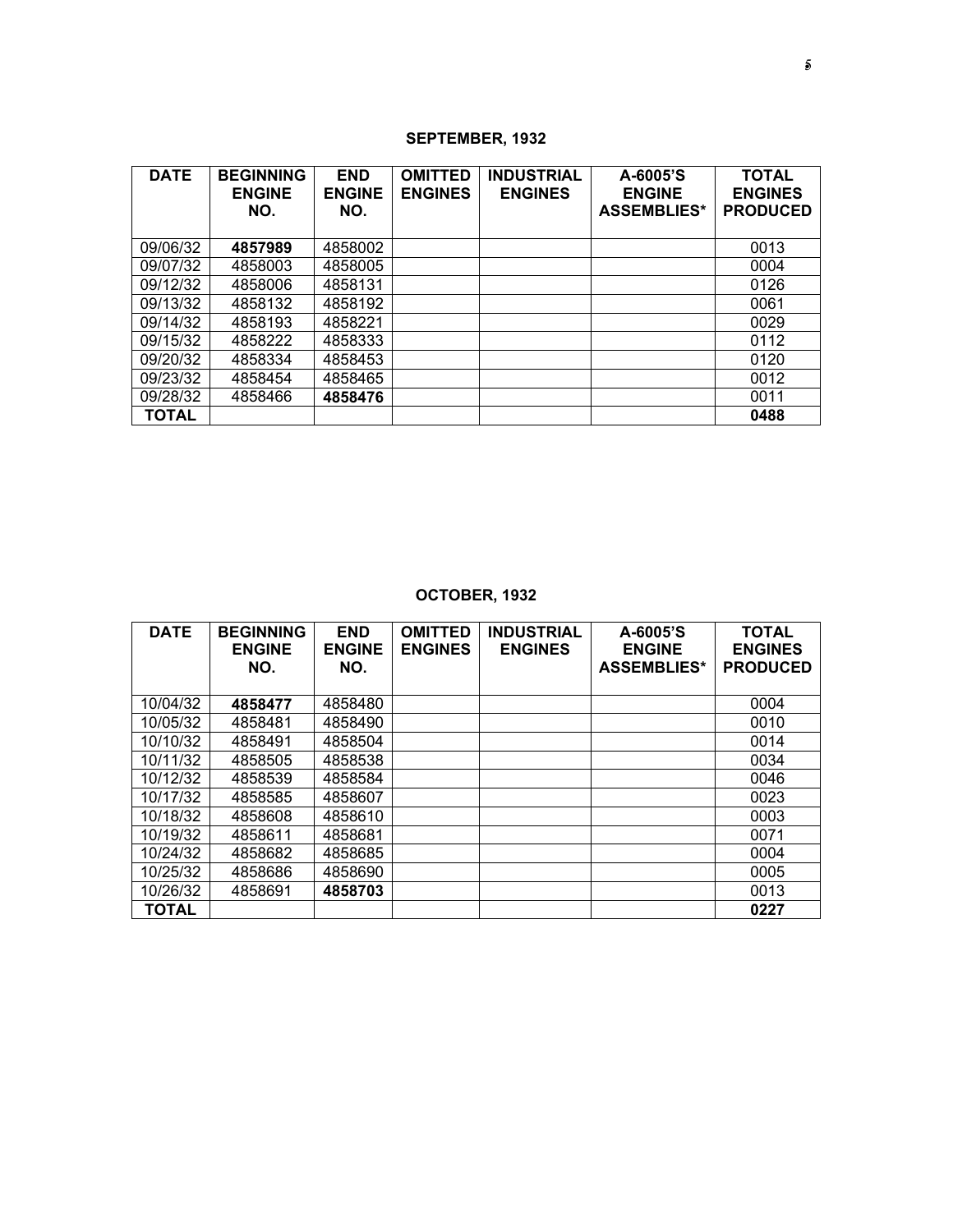## **NOVEMBER, 1932**

| <b>DATE</b>  | <b>BEGINNING</b><br><b>ENGINE</b><br>NO. | <b>END</b><br><b>ENGINE</b><br>NO. | <b>OMITTED</b><br><b>ENGINES</b> | <b>INDUSTRIAL</b><br><b>ENGINES</b> | A-6005'S<br><b>ENGINE</b><br><b>ASSEMBLIES*</b> | <b>TOTAL</b><br><b>ENGINES</b><br><b>PRODUCED</b> |
|--------------|------------------------------------------|------------------------------------|----------------------------------|-------------------------------------|-------------------------------------------------|---------------------------------------------------|
| 11/01/32     | 4858704                                  | 4858720                            |                                  |                                     |                                                 | 0017                                              |
| 11/02/32     | 4858721                                  | 4858729                            |                                  |                                     |                                                 | 0009                                              |
| 11/07/32     | 4858730                                  | 4858731                            |                                  |                                     |                                                 | 0002                                              |
| 11/09/32     | 4858732                                  | 4858734                            |                                  |                                     |                                                 | 0003                                              |
| 11/14/32     | 4858735                                  | 4858743                            |                                  |                                     |                                                 | 0009                                              |
| 11/15/32     | 4858744                                  | 4858750                            |                                  |                                     |                                                 | 0007                                              |
| 11/21/32     | 4858751                                  | 4858771                            |                                  |                                     |                                                 | 0021                                              |
| 11/23/32     | 4858772                                  | 4858796                            |                                  |                                     |                                                 | 0025                                              |
| 11/28/32     | 4858797                                  | 4858804                            |                                  |                                     |                                                 | 0008                                              |
| 11/29/32     | 4858805                                  | 4858900                            |                                  |                                     |                                                 | 0096                                              |
| 11/30/32     | 4858901                                  | 4858930                            |                                  |                                     |                                                 | 0030                                              |
| <b>TOTAL</b> |                                          |                                    |                                  |                                     |                                                 | 0226                                              |

## **DECEMBER, 1932**

| <b>DATE</b>  | <b>BEGINNING</b><br><b>ENGINE</b><br>NO. | <b>END</b><br><b>ENGINE</b><br>NO. | <b>OMITTED</b><br><b>ENGINES</b> | <b>INDUSTRIAL</b><br><b>ENGINES</b> | A-6005'S<br><b>ENGINE</b><br><b>ASSEMBLIES*</b> | <b>TOTAL</b><br><b>ENGINES</b><br><b>PRODUCED</b> |
|--------------|------------------------------------------|------------------------------------|----------------------------------|-------------------------------------|-------------------------------------------------|---------------------------------------------------|
| 12/05/32     | 4858931                                  | 4858941                            |                                  |                                     |                                                 | 0011                                              |
| 12/06/32     | 4858942                                  | 4858945                            |                                  |                                     |                                                 | 0004                                              |
| 12/13/32     | 4858946                                  | 4858951                            |                                  |                                     |                                                 | 0006                                              |
| 12/14/32     | 4858952                                  | 4858972                            |                                  |                                     |                                                 | 0021                                              |
| 12/27/32     | 4858973                                  | 4858979                            |                                  |                                     |                                                 | 0007                                              |
| <b>TOTAL</b> |                                          |                                    |                                  |                                     |                                                 | 0049                                              |